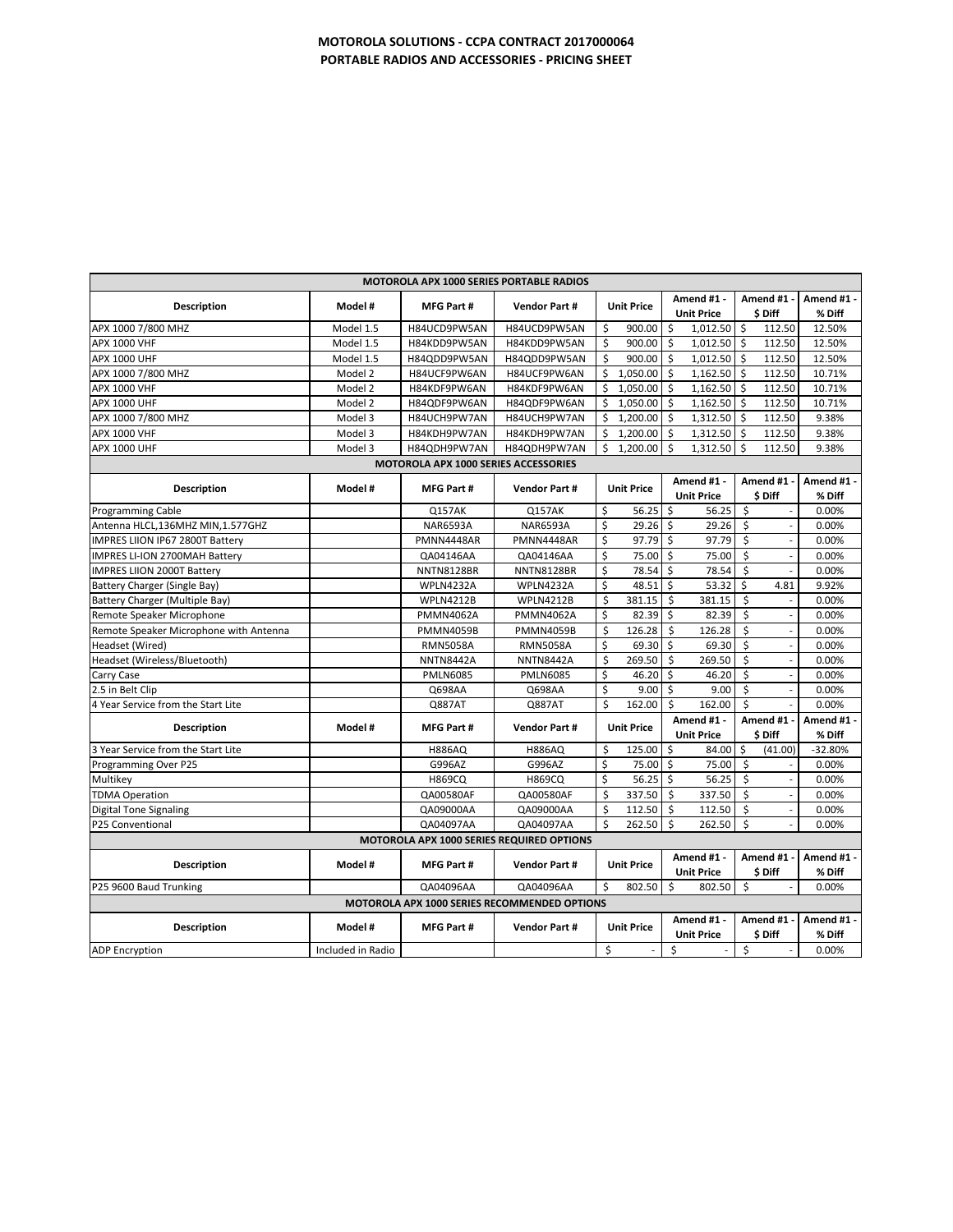| <b>MOTOROLA APX 4000 SERIES PORTABLE RADIOS</b> |                                              |                                      |                      |                                |                                     |                                                 |                            |
|-------------------------------------------------|----------------------------------------------|--------------------------------------|----------------------|--------------------------------|-------------------------------------|-------------------------------------------------|----------------------------|
|                                                 | Model #                                      | MFG Part #                           |                      | <b>Unit Price</b>              | Amend #1 -                          | Amend #1                                        | Amend #1 -                 |
| Description                                     |                                              |                                      | <b>Vendor Part#</b>  |                                | <b>Unit Price</b>                   | \$ Diff                                         | % Diff                     |
| APX 4000 7/800 MHZ                              | Model 2                                      | H51UCF9PW6AN                         | H51UCF9PW6AN         | Ś.<br>1,317.00                 | Ś<br>1,429.50                       | Ś<br>112.50                                     | 8.54%                      |
| <b>APX 4000 VHF</b>                             | Model 2                                      | H51KDF9PW6AN                         | H51KDF9PW6AN         | \$<br>1,317.00                 | \$<br>1,429.50                      | \$<br>112.50                                    | 8.54%                      |
| <b>APX 4000 UHF</b>                             | Model 2                                      | H51QDF9PW6AN                         | H51QDF9PW6AN         | Ŝ<br>1,317.00                  | -\$<br>1,429.50                     | \$<br>112.50                                    | 8.54%                      |
| APX 4000 7/800 MHZ                              | Model 3                                      | H51UCH9PW7AN                         | H51UCH9PW7AN         | \$<br>1,629.00                 | \$<br>1,741.50                      | \$<br>112.50                                    | 6.91%                      |
| APX 4000 VHF                                    | Model 3                                      | H51KDH9PW7AN                         | H51KDH9PW7AN         | $1,629.00$ \$<br>\$            | 1,741.50 \$                         | 112.50                                          | 6.91%                      |
| APX 4000 UHF                                    | Model 3                                      | H51QDH9PW7AN                         | H51QDH9PW7AN         | Ś<br>1,629.00                  | Ŝ.<br>1,741.50                      | Ś.<br>112.50                                    | 6.91%                      |
|                                                 |                                              | MOTOROLA APX 4000 SERIES ACCESSORIES |                      |                                |                                     |                                                 |                            |
| <b>Description</b>                              | Model #                                      | <b>MFG Part#</b>                     | <b>Vendor Part#</b>  | <b>Unit Price</b>              | Amend #1 -<br><b>Unit Price</b>     | Amend #1<br>\$ Diff                             | Amend #1 $\cdot$<br>% Diff |
| <b>Programming Cable</b>                        |                                              | <b>PMKN4012B</b>                     | <b>PMKN4012B</b>     | \$<br>70.84                    | \$<br>70.84                         | \$                                              | 0.00%                      |
| Antenna                                         |                                              | <b>NAF5085</b>                       | <b>NAF5085</b>       | \$<br>35.00 \$                 | 34.65                               | l\$<br>(0.35)                                   | $-1.00%$                   |
| Impres Li-Ion 2700MAH Battery                   |                                              | QA02750AB                            | QA02750AB            | \$<br>75.00                    | \$<br>75.00                         | -\$                                             | 0.00%                      |
| Battery Charger (Single Bay)                    |                                              | WPLN4232A                            | WPLN4232A            | \$<br>48.51                    | \$<br>53.32                         | \$<br>4.81                                      | 9.92%                      |
| Battery Charger (Multiple Bay)                  |                                              | WPLN4212B                            | <b>WPLN4212B</b>     | \$<br>381.15                   | \$<br>381.15                        | \$                                              | 0.00%                      |
| CHR IMP VEH EXT EU                              |                                              | <b>NNTN7616D</b>                     | <b>NNTN7616D</b>     | \$<br>292.60                   | $\zeta$<br>321.86                   | \$<br>29.26                                     | 10.00%                     |
| <b>Travel Charger</b>                           |                                              | <b>NNTN8525A</b>                     | <b>NNTN8525A</b>     | \$<br>73.15                    | $\ddot{\mathsf{S}}$<br>73.15        | \$                                              | 0.00%                      |
| Remote Speaker Microphone                       |                                              | <b>PMMN4062A</b>                     | <b>PMMN4062A</b>     | \$<br>82.39                    | \$<br>90.86                         | \$<br>8.47                                      | 10.28%                     |
| Remote Speaker Microphone with Antenna          |                                              | <b>PMMN4059B</b>                     | <b>PMMN4059B</b>     | \$<br>126.28                   | \$<br>126.28                        | \$                                              | 0.00%                      |
| Headset (Wired)                                 |                                              | <b>RMN5058A</b>                      | <b>RMN5058A</b>      | \$<br>69.30                    | \$<br>69.30                         | $\zeta$                                         | 0.00%                      |
| Headset (Wireless/Bluetooth)                    |                                              | <b>NNTN8442A</b>                     | <b>NNTN8442A</b>     | \$<br>269.50                   | \$<br>269.50                        | $\zeta$<br>$\overline{\phantom{a}}$             | 0.00%                      |
| Carry Case                                      |                                              | <b>PMLN7182A</b>                     | <b>PMLN7182A</b>     | \$<br>46.20                    | $\ddot{\mathsf{S}}$<br>46.20        | \$                                              | 0.00%                      |
| 2.5 in Belt Clip                                |                                              | Q698AA                               | Q698AA               | Ś<br>9.00                      | \$<br>9.00                          | $\mathsf{S}$<br>$\overline{\phantom{a}}$        | 0.00%                      |
| 4 Year Service from the Start Lite              |                                              | Q887AT                               | Q887AT               | \$<br>162.00                   | \$<br>162.00                        | \$                                              | 0.00%                      |
| 3 Year Service from the Start Lite              |                                              | <b>H886AQ</b>                        | <b>H886AQ</b>        | Ś<br>125.00                    | \$<br>84.00                         | \$<br>(41.00)                                   | $-32.80%$                  |
| Two Knob Configuration                          |                                              | QA04865AA                            | QA04865AA            | \$                             | \$                                  | $\zeta$                                         | 0.00%                      |
| MultiKey                                        |                                              | <b>H869CE</b>                        | <b>H869CE</b>        | \$<br>247.50                   | \$<br>247.50                        | $\zeta$                                         | 0.00%                      |
|                                                 |                                              |                                      |                      |                                | Amend #1 -                          | Amend #1                                        | Amend #1 -                 |
| Description                                     | Model #                                      | <b>MFG Part#</b>                     | <b>Vendor Part#</b>  | <b>Unit Price</b>              | <b>Unit Price</b>                   | \$ Diff                                         | % Diff                     |
| <b>TDMA</b>                                     |                                              | QA00580AF                            | QA00580AF            | \$<br>337.50                   | \$<br>337.50                        | \$                                              | 0.00%                      |
| <b>Digitial Tone Signaling</b>                  |                                              | QA09000AA                            | QA09000AA            | \$<br>112.50                   | \$<br>112.50                        | \$                                              | 0.00%                      |
| P25 Conventional                                |                                              | Q811BR                               | Q811BR               | \$<br>487.50                   | $\zeta$<br>487.50                   | \$                                              | 0.00%                      |
| <b>Analog Conventional</b>                      |                                              | QA02829AB                            | QA02829AB            | \$<br>300.00                   | \$<br>300.00                        | $\sf S$<br>$\overline{\phantom{a}}$             | 0.00%                      |
| <b>Extreme Noise Reduction</b>                  |                                              | QA01833AD                            | QA01833AD            | \$<br>18.75                    | \$<br>18.75                         | $\sf S$                                         | 0.00%                      |
| <b>Mandown Operation</b>                        |                                              | QA01843AE                            | QA01843AE            | Ś<br>112.50                    | Ŝ<br>112.50                         | \$                                              | 0.00%                      |
| <b>Enhanced Data</b>                            |                                              | QA03399AA                            | QA03399AA            | \$<br>112.50                   | \$<br>112.50                        | $\zeta$                                         | 0.00%                      |
| Submersible Delta T                             |                                              | H499JU                               | H499JU               | \$<br>250.00                   | \$<br>187.50                        | \$<br>(62.50)                                   | $-25.00%$                  |
| MOTOROLA APX 4000 SERIES REQUIRED OPTIONS       |                                              |                                      |                      |                                |                                     |                                                 |                            |
|                                                 |                                              |                                      |                      |                                | Amend #1 -                          | Amend#1                                         | Amend #1 -                 |
| <b>Description</b>                              | Model #                                      | <b>MFG Part#</b>                     | <b>Vendor Part#</b>  | <b>Unit Price</b>              | <b>Unit Price</b>                   | \$ Diff                                         | % Diff                     |
| <b>SmartZone Operation</b>                      | Included in Digital<br><b>Tone Signaling</b> |                                      |                      | \$                             | \$                                  | \$                                              | 0.00%                      |
| P25 9600 Baud Trunking                          |                                              | QA02756AB                            | QA02756AB            | \$<br>1,177.50                 | \$<br>1,177.50                      | \$                                              | 0.00%                      |
| MOTOROLA APX 4000 SERIES RECOMMENDED OPTIONS    |                                              |                                      |                      |                                |                                     |                                                 |                            |
|                                                 |                                              |                                      |                      |                                | Amend #1 -                          | Amend #1 -                                      | Amend #1 -                 |
| <b>Description</b>                              | Model #                                      | MFG Part #                           | <b>Vendor Part #</b> | <b>Unit Price</b>              | <b>Unit Price</b>                   | \$ Diff                                         | % Diff                     |
| <b>ADP Encryption</b>                           | Included in Radio                            |                                      |                      | \$<br>$\overline{\phantom{a}}$ | \$<br>$\overline{\phantom{a}}$      | \$<br>$\overline{\phantom{a}}$                  | 0.00%                      |
| Integrated Voice & Data (IV&D)                  | Included in Radio                            |                                      |                      | \$                             | \$                                  | \$                                              | 0.00%                      |
| <b>Integrated GPS</b>                           |                                              | QA00782AF                            | QA00782AF            | \$<br>112.50                   | $\zeta$<br>$\overline{\phantom{a}}$ | \$<br>(112.50)                                  | $-100.00\%$                |
| Advanced System Key (ASK)                       | Included in Radio                            |                                      |                      | \$                             | \$<br>$\frac{1}{2}$                 | \$                                              | 0.00%                      |
| Radio Authentication                            |                                              | QA01767AW                            | QA01767AW            | 75.00<br>\$                    | \$<br>75.00                         | $\ddot{\varsigma}$                              | 0.00%                      |
| Programming Over P25 (OTAP)                     |                                              | G996AZ                               | G996AZ               | \$<br>75.00 \$                 | 75.00                               | $\ddot{\mathsf{S}}$<br>$\overline{\phantom{a}}$ | 0.00%                      |
| Bluetooth                                       | Included in Radio                            |                                      |                      | \$<br>$\overline{\phantom{a}}$ | \$<br>$\overline{\phantom{a}}$      | \$                                              | 0.00%                      |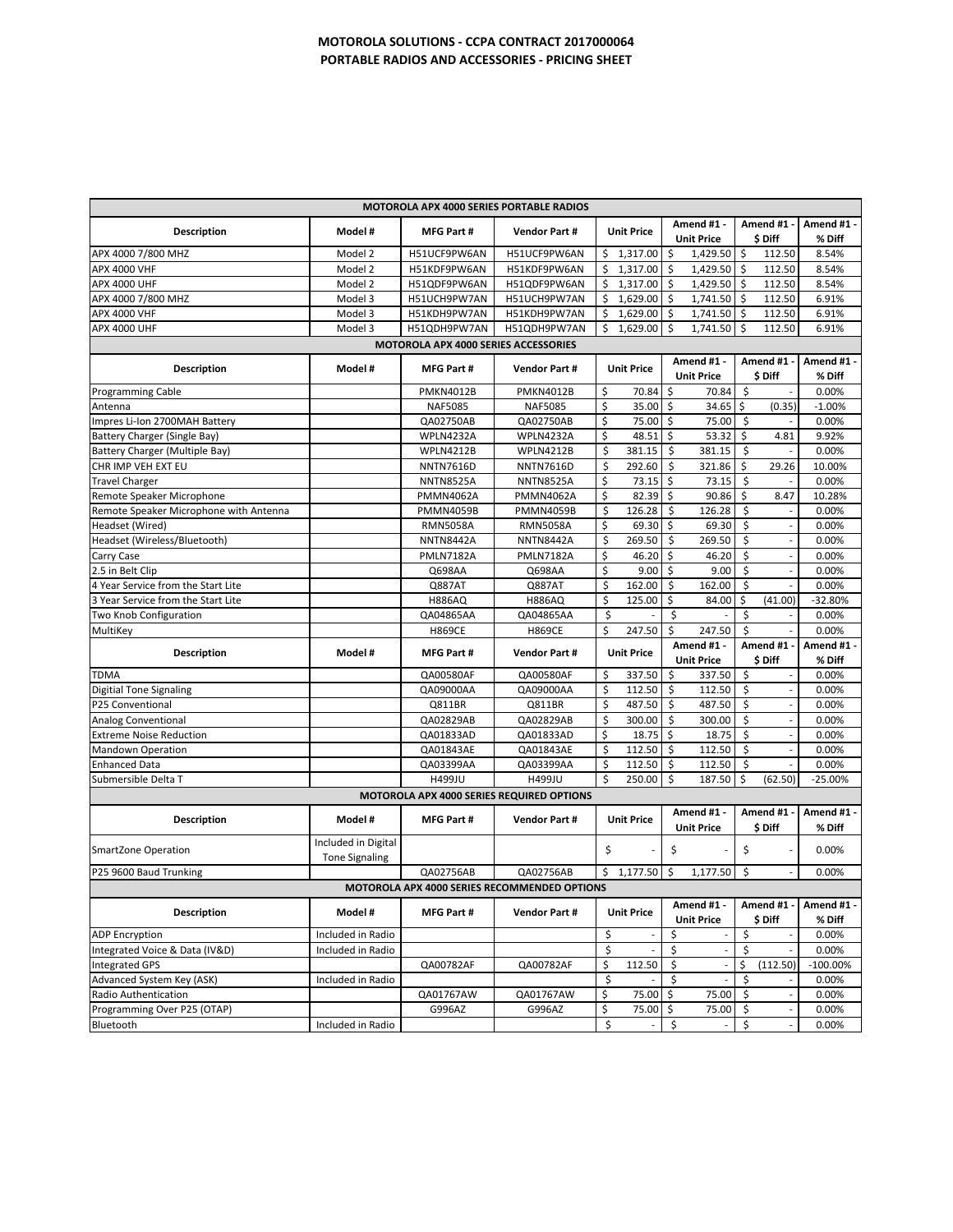## **MOTOROLA SOLUTIONS ‐ CCPA CONTRACT 2017000064 PORTABLE RADIOS AND ACCESSORIES ‐ PRICING SHEET**

| <b>MOTOROLA APX 6000 SERIES PORTABLE RADIOS</b>   |                   |                    |                        |                                |                                 |                                     |                      |
|---------------------------------------------------|-------------------|--------------------|------------------------|--------------------------------|---------------------------------|-------------------------------------|----------------------|
| <b>Description</b>                                | Model #           | <b>MFG Part#</b>   | <b>Vendor Part#</b>    | <b>Unit Price</b>              | Amend #1 -<br><b>Unit Price</b> | Amend #1 -<br>\$ Diff               | Amend #1 -<br>% Diff |
| APX 6000 7/800 MHZ                                | Model 1.5         | H98UCD9PW5AN       | H98UCD9PW5AN           | \$1,707.00                     | \$<br>1,969.50                  | \$<br>262.50                        | 15.38%               |
| <b>APX 6000 VHF</b>                               | Model 1.5         | H98KGD9PW5AN       | H98KGD9PW5AN           | \$<br>1,707.00                 | 1,969.50 \$<br>-\$              | 262.50                              | 15.38%               |
| <b>APX 6000 UHF</b>                               | Model 1.5         | H98QDD9PW5AN       | H98QDD9PW5AN           | \$<br>1,707.00                 | \$<br>1,969.50                  | S.<br>262.50                        | 15.38%               |
| APX6000 7/800 MHZ                                 | Model 2.5         | H98UCF9PW6AN       | H98UCF9PW6AN           | \$<br>$1,941.00$ \$            | 2,203.50                        | \$<br>262.50                        | 13.52%               |
| <b>APX 6000 VHF</b>                               | Model 2.5         | H98KGF9PW6AN       | H98KGF9PW6AN           | \$<br>1,941.00                 | Ŝ.<br>2,203.50                  | \$<br>262.50                        | 13.52%               |
| <b>APX6000 UHF</b>                                | Model 2.5         | H98QDF9PW6AN       | H98QDF9PW6AN           | \$<br>$1,941.00$ \$            | 2,203.50                        | \$<br>262.50                        | 13.52%               |
| APX 6000 7/800 MHZ                                | Model 3           | H98UCH9PW7AN       | H98UCH9PW7AN           | \$<br>$2,253.00$ \$            | 2,515.50 \$                     | 262.50                              | 11.65%               |
| <b>APX 6000 VHF</b>                               | Model 3           | H98KGH9PW7AN       | H98KGH9PW7AN           | \$<br>2,253.00                 | - Ś<br>2,515.50                 | S.<br>262.50                        | 11.65%               |
| <b>APX 6000 UHF</b>                               | Model 3           | H98QDH9PW7AN       | H98QDH9PW7AN           | \$<br>2,253.00                 | Ŝ.<br>2,515.50                  | \$<br>262.50                        | 11.65%               |
| <b>MOTOROLA APX 6000 SERIES ACCESSORIES</b>       |                   |                    |                        |                                |                                 |                                     |                      |
| <b>Description</b>                                | Model #           | <b>MFG Part#</b>   | <b>Vendor Part#</b>    | <b>Unit Price</b>              | Amend #1 -<br><b>Unit Price</b> | Amend #1 -<br>\$ Diff               | Amend #1 -<br>% Diff |
| <b>Programming Cable</b>                          |                   | <b>PMKN4012B</b>   | <b>PMKN4012B</b>       | \$<br>70.84                    | \$<br>70.84                     | \$                                  | 0.00%                |
| APX GPS Stubby Antenna                            |                   | <b>NAG4000A</b>    | <b>NAG4000A</b>        | \$<br>13.86                    | -\$<br>13.86                    | $\sf S$<br>$\overline{\phantom{a}}$ | 0.00%                |
| APX Antenna 136MHZ, 1.577GHZ                      |                   | <b>NAR6593A</b>    | <b>NAR6593A</b>        | \$<br>29.26                    | -\$<br>29.26                    | \$                                  | 0.00%                |
| STD IP67 LIION2050M 2150T Battery                 |                   | <b>PMNN4403B</b>   | <b>PMNN4403B</b>       | \$<br>97.79                    | Ŝ.<br>97.79                     | \$                                  | 0.00%                |
| LIION IMPRES IP67 2900MAH Battery                 |                   | QA01837AA          | QA01837AA              | \$<br>75.00                    | \$<br>75.00                     | \$                                  | 0.00%                |
| IMPRES LIION IP67 3100T Battery                   |                   | <b>NNTN7038B</b>   | <b>NNTN7038B</b>       | \$<br>109.34                   | \$<br>119.35                    | \$<br>10.01                         | 9.15%                |
| Battery Charger (Single Bay)                      |                   | WPLN7080A          | WPLN7080A              | \$<br>96.25                    | -\$<br>115.50                   | \$<br>19.25                         | 20.00%               |
| Battery Charger (Multiple Bay)                    |                   | <b>NNTN7065B</b>   | <b>NNTN7065B</b>       | \$<br>606.76                   | \$<br>606.76                    | \$                                  | 0.00%                |
| Battery Charger (Vehicular)                       |                   | <b>NNTN7624B</b>   | <b>NNTN7624B</b>       | \$<br>300.30                   | -\$<br>300.30                   | \$                                  | 0.00%                |
| <b>APX Travel Charger</b>                         |                   | <b>RLN6434A</b>    | <b>RLN6434A</b>        | \$<br>77.77                    | \$<br>85.47                     | \$<br>7.70                          | 9.90%                |
| Remote Speaker Microphone                         |                   | <b>PMMN4062A</b>   | <b>PMMN4062A</b>       | \$<br>82.39<br>\$              | -\$<br>90.86                    | \$<br>8.47                          | 10.28%               |
| Remote Speaker Microphone with Antenna            |                   | <b>PMMN4059B</b>   | <b>PMMN4059B</b>       | 126.28                         | -\$<br>126.28<br>Ŝ.             | \$                                  | 0.00%                |
| Headset (Wired)                                   |                   | <b>RMN5058A</b>    | <b>RMN5058A</b>        | \$<br>69.30                    | 69.30                           | \$                                  | 0.00%                |
| <b>Description</b>                                | Model #           | <b>MFG Part#</b>   | <b>Vendor Part#</b>    | <b>Unit Price</b>              | Amend #1 -<br><b>Unit Price</b> | Amend #1 -<br>\$ Diff               | Amend #1 -<br>% Diff |
| Headset (Wireless/Bluetooth)                      |                   | <b>NTN2570A</b>    | <b>NTN2570A</b>        | \$<br>227.15                   | \$.<br>250.25                   | \$<br>23.10                         | 10.17%               |
| Carry Case                                        |                   | QA00779AB          | QA00779AB              | \$<br>21.75                    | -\$<br>21.75                    | \$                                  | 0.00%                |
| <b>Belt Clip</b>                                  |                   | <b>HLN6875A</b>    | <b>HLN6875A</b>        | \$<br>$9.24 \quad $5$          | 9.24                            | \$                                  | 0.00%                |
| 4 Year Service from the Start Lite                |                   | Q887AT             | Q887AT                 | \$<br>162.00                   | Ŝ.<br>162.00                    | \$                                  | 0.00%                |
| 3 Year Service from the Start Lite                |                   | <b>H886AQ</b>      | <b>H886AQ</b>          | \$<br>125.00                   | \$<br>84.00                     | \$<br>(41.00)                       | $-32.80%$            |
| <b>Astro Digital CAI</b>                          |                   | Q806BM             | Q806BM                 | \$<br>386.25<br>\$             | \$<br>386.25<br>\$              | \$<br>\$                            | 0.00%                |
| Multikey                                          |                   | H869BZ             | H869BZ                 | 247.50                         | 247.50                          | $\overline{\phantom{a}}$            | 0.00%                |
| <b>TDMA</b>                                       |                   | QA00580AC          | QA00580AC<br>QA09000AA | \$<br>337.50<br>\$<br>112.50   | \$<br>337.50<br>-\$<br>112.50   | \$<br>\$                            | 0.00%<br>0.00%       |
| <b>Digital Tone Signaling</b><br>P25 Conventional |                   | QA09000AA<br>H35BU | H35BU                  | \$<br>375.00                   | \$<br>375.00                    | \$                                  | 0.00%                |
| <b>Extreme Noise Reduction</b>                    |                   | QA01833AH          | QA01833AH              | \$<br>18.75                    | \$<br>18.75                     | \$                                  | 0.00%                |
| Man Down Operation                                |                   | QA01843AA          | QA01843AA              | \$<br>112.50                   | -\$<br>112.50                   | \$<br>$\overline{\phantom{a}}$      | 0.00%                |
| <b>Enhanced Data</b>                              |                   | QA03399AA          | QA03399AA              | \$<br>112.50                   | \$<br>112.50                    | \$                                  | 0.00%                |
| Submersible Delta T                               |                   | H499JM             | H499JM                 | \$<br>187.50                   | Ŝ.<br>187.50                    | \$                                  | 0.00%                |
| APX 6000XE Rugged Option                          |                   | QA02006AA          | QA02006AA              | \$<br>600.00                   | \$<br>600.00                    | \$                                  | 0.00%                |
| <b>IMPRES XE RSM, Green</b>                       |                   | <b>NNTN8203A</b>   | <b>NNTN8203A</b>       | \$<br>257.95                   | \$<br>284.13                    | \$<br>26.18                         | 10.15%               |
| <b>Impact Green Housing</b>                       |                   | QA01427AB          | QA01427AB              | \$<br>$18.75$ \$               | $18.75$ \$                      |                                     | 0.00%                |
| MOTOROLA APX 6000 SERIES REQUIRED OPTIONS         |                   |                    |                        |                                |                                 |                                     |                      |
| <b>Description</b>                                | Model #           | MFG Part #         | <b>Vendor Part#</b>    | <b>Unit Price</b>              | Amend #1 -<br><b>Unit Price</b> | Amend #1<br>\$ Diff                 | Amend #1 -<br>% Diff |
| <b>SmartZone Operation</b>                        |                   | H38BT              | H38BT                  | \$<br>900.00                   | \$<br>900.00                    | \$                                  | 0.00%                |
| P25 9600 Baud Trunking                            |                   | Q361AR             | Q361AR                 | \$<br>225.00                   | \$<br>225.00                    | \$                                  | 0.00%                |
| MOTOROLA APX 6000 SERIES RECOMMENDED OPTIONS      |                   |                    |                        |                                |                                 |                                     |                      |
| <b>Description</b>                                | Model #           | MFG Part #         | <b>Vendor Part #</b>   | <b>Unit Price</b>              | Amend #1 -<br><b>Unit Price</b> | Amend #1<br>\$ Diff                 | Amend #1 -<br>% Diff |
| <b>ADP Encryption</b>                             | Included in Radio |                    |                        | \$                             | \$                              | \$                                  | 0.00%                |
| Integrated Voice & Data (IV&D)                    | Included in Radio |                    |                        | \$<br>$\overline{\phantom{a}}$ | \$                              | \$                                  | 0.00%                |
| <b>Integrated GPS</b>                             |                   | QA00782AC          | QA00782AC              | \$<br>112.50                   | \$                              | \$<br>(112.50)                      | $-100.00\%$          |
| Advanced System Key (ASK)                         | Included in Radio |                    |                        | \$                             | \$                              | \$                                  | 0.00%                |
| Radio Authentication                              |                   | QA01767AT          | QA01767AT              | 75.00 \$<br>\$                 | 75.00                           | $\ddot{\varsigma}$                  | 0.00%                |
|                                                   |                   |                    |                        |                                |                                 |                                     |                      |
| Programming Over P25 (OTAP)                       |                   | G996AU             | G996AU                 | \$<br>75.00                    | $\ddot{\mathsf{S}}$<br>75.00    | \$                                  | 0.00%                |